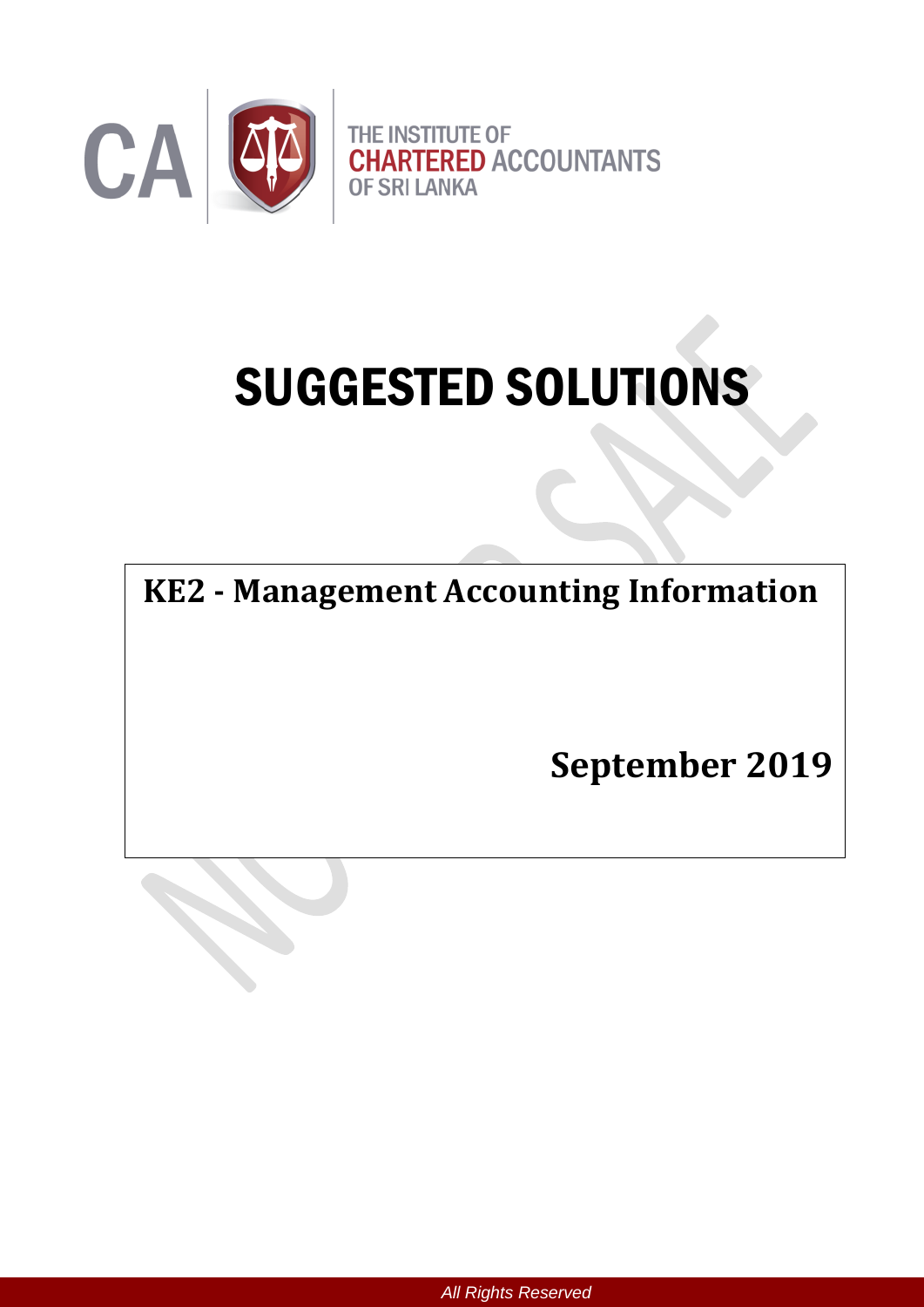# பிரிவு  $01$

# விடை 01

# 1.1

| தொடர்புடைய கற்றல் விளைவு/கள்: $1.1.1\,$ |
|-----------------------------------------|
| பாடகைநூல் குறிப்பு: பக்கம்: 95          |
| சரியான விடை: C                          |

# 1.2

# 1.3

| தொடர்புடைய கற்றல் விளைவு/கள்: $2.6.1$ |  |  |
|---------------------------------------|--|--|
| பாடகைநூல் குறிப்பு: பக்கங்கள் : 47-49 |  |  |
| சரியான விடை: D                        |  |  |
|                                       |  |  |

# 1.4

| தொடர்புடைய கற்றல் விளைவு/கள்: 2.4.2    |  |
|----------------------------------------|--|
| பாடகைநூல் குறிப்பு: பக்கங்கள்: 315-316 |  |
| சரியான விடை: D                         |  |
|                                        |  |

# 1.5

| தொடர்புடைய கற்றல் விளைவு/கள்: $3.1.1$   |
|-----------------------------------------|
| பாடகைநூல்  குறிப்பு: பக்கங்கள்: 358-359 |
| சரியான விடை: C                          |
|                                         |

1.6

| ் தொடர்புடைய கற்றல் விளைவு/கள்: $3.2.1\,$ |
|-------------------------------------------|
| ' பாடகைநூல் குறிப்பு: பக்கங்கள்: 388-389  |
| சரியான விடை: D                            |

# 1.7

| தொடர்புடைய கற்றல் விளைவு/கள்: 4.1.1         |
|---------------------------------------------|
| ் பாடகைநுால்   குறிப்பு: பக்கங்கள்: 420-422 |
| ' சரியான விடை: B                            |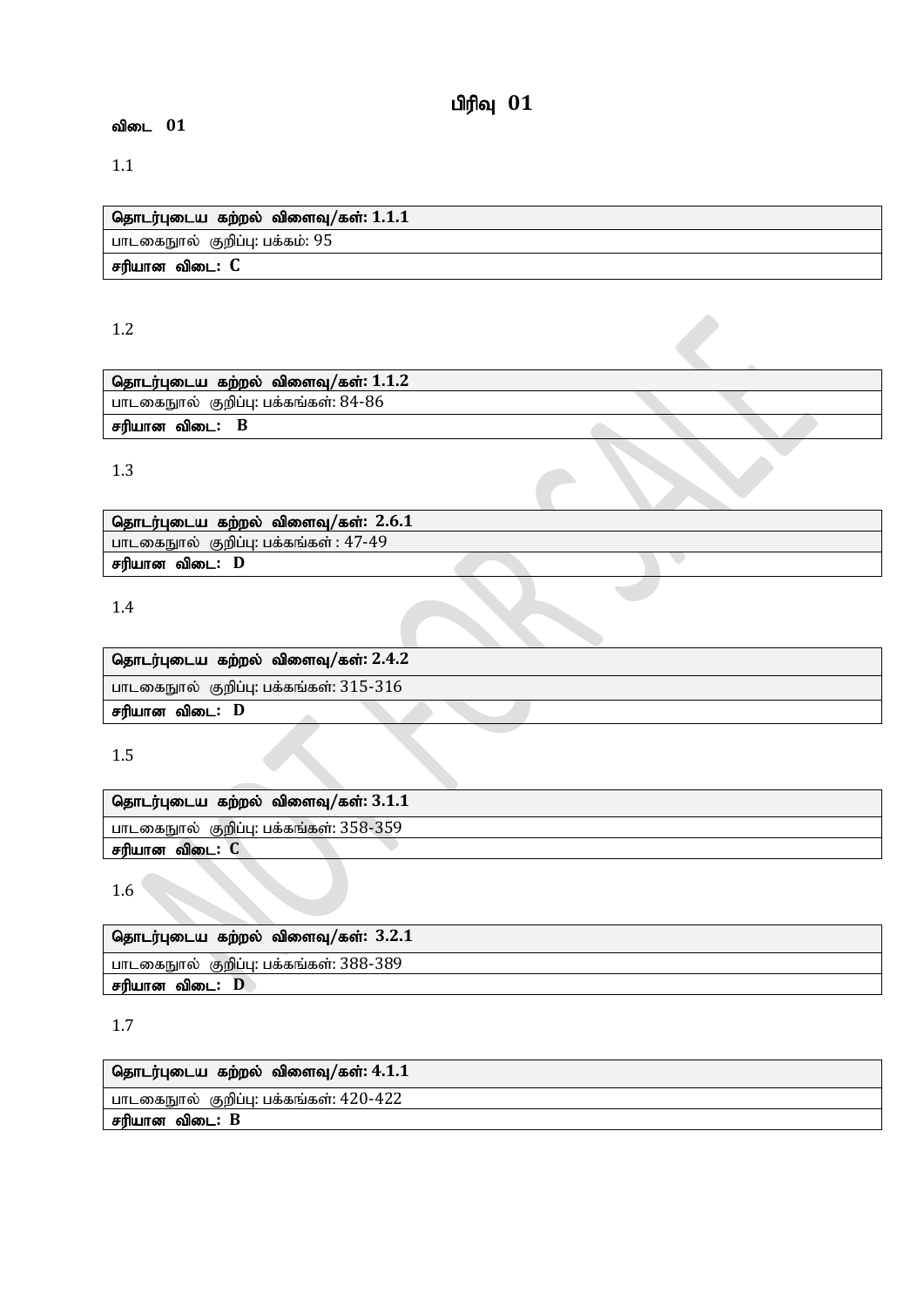1.8

| தொடர்புடைய கற்றல் விளைவு/கள்: $5.1.1$  |
|----------------------------------------|
| பாடகைநூல்  குறிப்பு: பக்கம்: Page: 473 |
| சரியான விடை: : C                       |

1.9

| தொடர்புடைய கற்றல் விளைவு/கள்: 5.2.1    |  |
|----------------------------------------|--|
| பாடகைநூல் குறிப்பு: பக்கங்கள்: 490-491 |  |
| சரியான விடை: C                         |  |
|                                        |  |

1.10

| தொடர்புடைய கற்றல் விளைவு/கள்: $6.1.1$ |  |  |
|---------------------------------------|--|--|
| பாடகைநூல்  குறிப்பு: பக்கம்: 554      |  |  |
| சரியான<br>விடை: : A                   |  |  |

 $(2 \times 10 =$  மொத்தம் 20 புள்ளிகள்)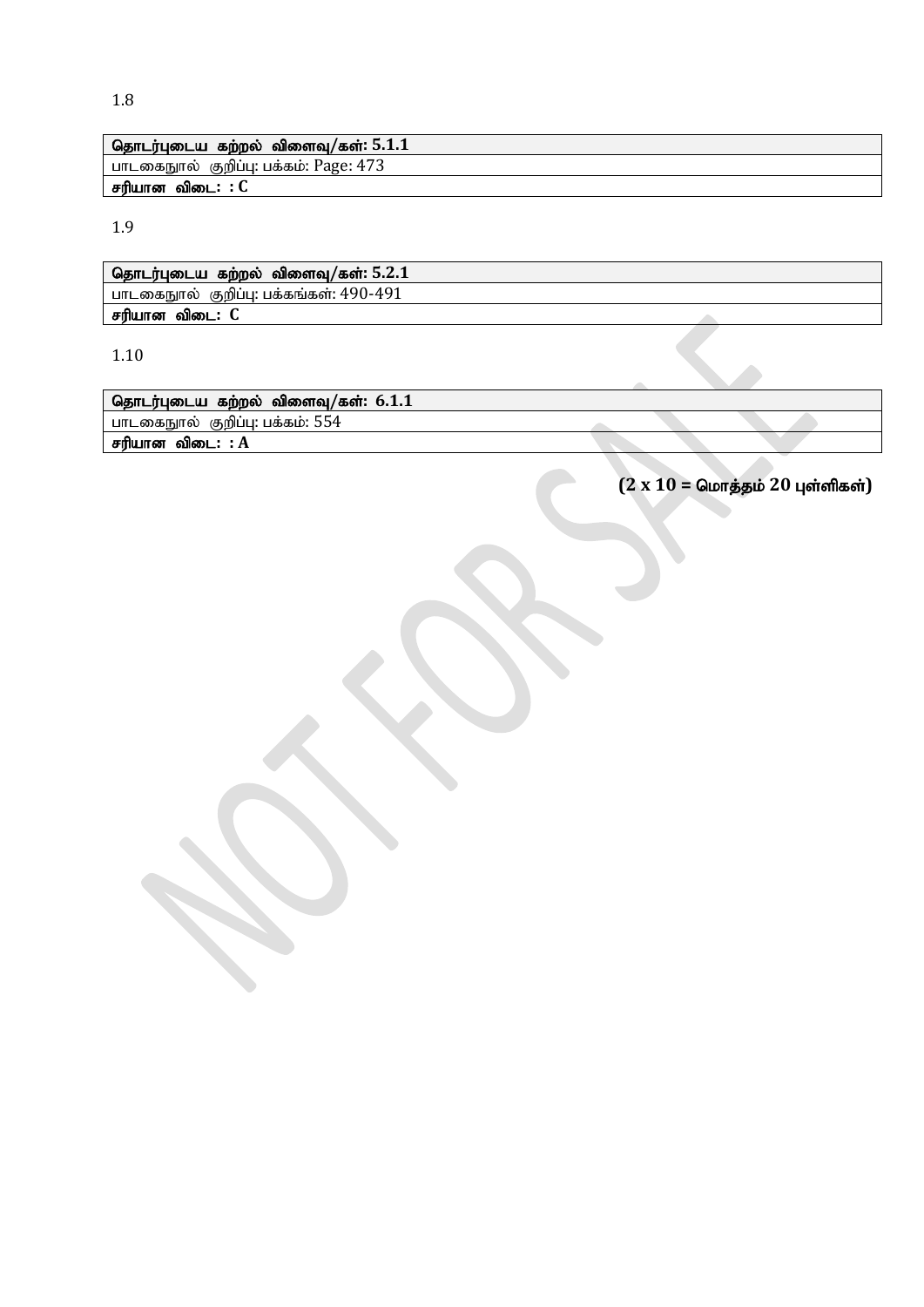# விடை 02

# 2.1

| தொடர்புடைய கற்றல் விளைவு/கள்: $1.2.2$                                                                    |           |                |  |
|----------------------------------------------------------------------------------------------------------|-----------|----------------|--|
| பாடகைநூல் குறிப்பு: பக்கங்கள்: 140-143                                                                   |           |                |  |
| $EOQ = \sqrt{(2* \text{a} \cdot \text{b}) \text{b}}$ கேள்வி * கட்டளையிடற்கிரயம்) / இருப்புவைப்புக்கிரயம் |           |                |  |
| $EOQ = \sqrt{(2*300,000*50,000)/100}$                                                                    |           | 17,321 அலகுகள் |  |
| <u>கட்டளையிடற்கிரய</u> ம் (ரூபா) = (300,000/17,321) * 50,000 =                                           |           | 866,000.81     |  |
| இருப்புவைப்புக்கிரயம்:                                                                                   |           |                |  |
| சராசரி இருப்பு பாதுகாப்பு இருப்பு நீங்கலாக $17,321/2 =$                                                  | 8,660.50  |                |  |
| பாதுகாப்பு இருப்பு (40%*300,000/12)                                                                      | 10,000.00 |                |  |
| மொத்த இருப்பு                                                                                            | 18,660.50 |                |  |
| இருப்புவைப்புக் கிரயம் ஒவ்வொரு அலகிற்கும் ரூபா                                                           |           | 1,866,050.00   |  |

# 2.2

| தொடர்புடைய கற்றல் விளைவு/கள்: 1.3.1           |                |
|-----------------------------------------------|----------------|
| பாடகைநூல் குறிப்பு: பக்கங்கள்: 193-196        |                |
| செய்கை                                        | தொகை<br>(ரூபா) |
| <u>(i). மொத்த நேர்ஊழிய மேலதிகநேரக்கிரயம்.</u> |                |
| திறன்: விசேட கட்டளை = $600*150\%*6$           | 5,400          |
| பொதுவானது = $600*100\%*4$                     | 2,400          |
| அரைதிறன்:விசேடகட்டளை = $400*150\%*6$          | 3.600          |
|                                               | 11,400         |
| (ii). மொத்த நேரில்ஊழிய மேலதிகநேரக்கிரயம்      |                |
| திறன்: பொதுவானது = $600*50\%*4$               | 1,200          |
| அரைதிறன்: பொதுவானது = $400*150\%$ *4          | 2,400          |
|                                               | 3.600          |

 $\overline{\phantom{a}}$ 

## 2.3

## தொடர்புடைய கற்றல் விளைவு/கள்:  $1.1.3$

பாடகைநூல் குறிப்பு: பக்கங்கள்:  $110\text{-}115$ 

| செய்கை                                                                      | தொகை<br>$(opl$ ит) |
|-----------------------------------------------------------------------------|--------------------|
| 15,000 அலகுகளில் நீக்கப்பட்ட படிமுறைக்கிரயம்                                |                    |
| = съит $103,000$ – съит $12,000$                                            | 91,000             |
| (i) அலகொன்றுக்கான மாறும்கிரயம் (ரூபா)                                       |                    |
| <u> = உயர்ந்தகேள்வி மட்டத்தில் மொத்தக்கிரயம் – தாழ்ந்தகேள்வி மட்டத்தில்</u> |                    |
| <u> மொத்தக்கிரயம்</u>                                                       |                    |
| $=(91,000-66,000)/(15,000-10,000)$                                          | 5                  |
| அலகொன்றுக்கான மாறும்கிரயம்                                                  |                    |
| (ii) நிலையான கிரயம்<br>(ரூபா)                                               |                    |
| $15,\!000$ அலகுகளில் மொத்தக்கிரயம்<br>$= 103,000$                           |                    |
| -மொத்த மாறும்கிரயம் (15,000*5)<br>$=(75,000)$                               |                    |
| 28,000<br>மொத்தநிலையானகிரயம்                                                | 28,000             |
| 18,000 அலகுகள் விற்பனை செய்வதற்கு மொத்த விளம்பரக்கிரயம்                     |                    |
| ₹ҦШП                                                                        |                    |
| மொத்த மாறும்கிரயம் $(18,000*5)$ =<br>90,000                                 |                    |
| $= 28,000$<br>நிலையான கிரயம்                                                |                    |
| $= 118,000$<br>மொத்தக்கிரயம்                                                | 118,000            |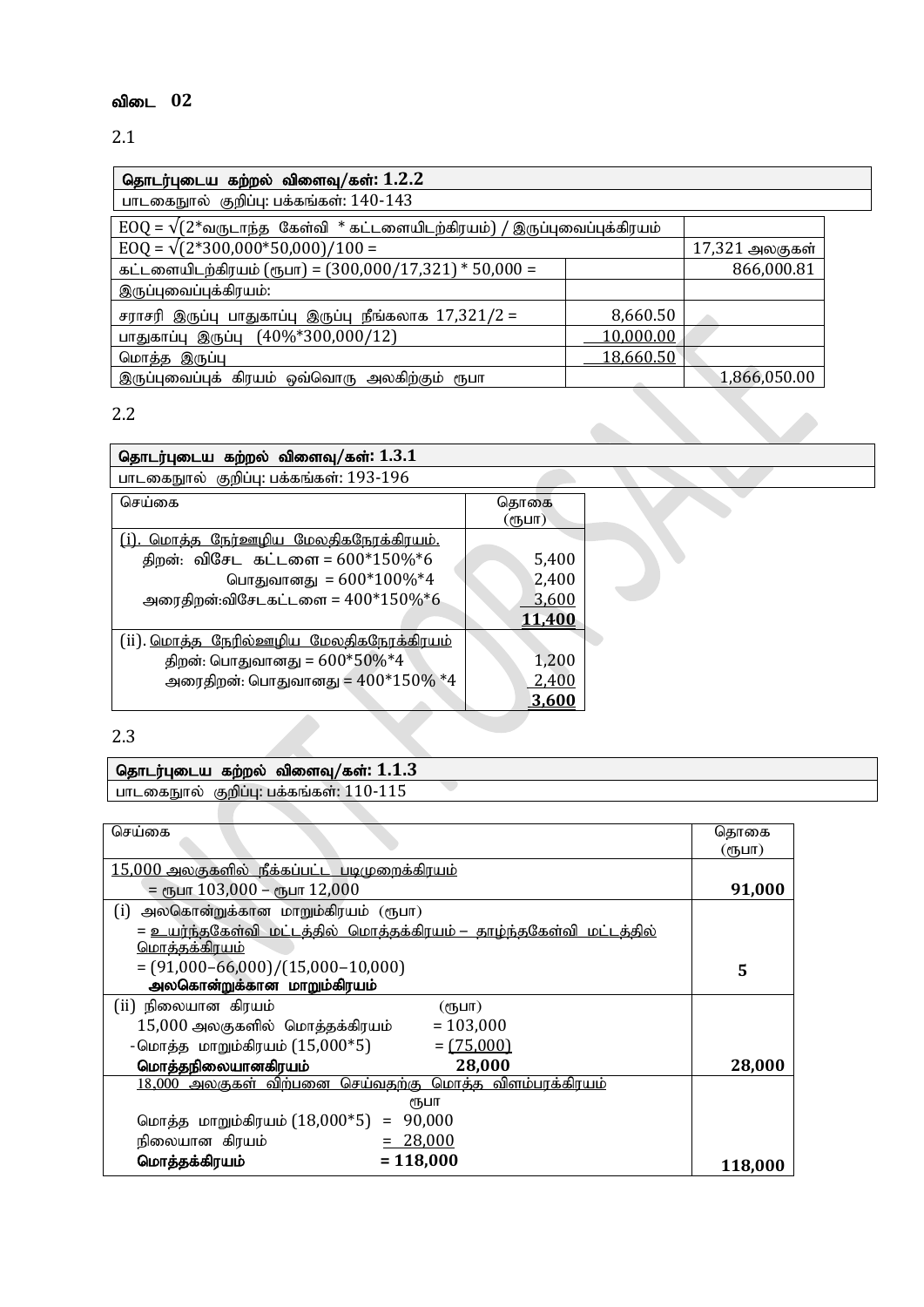| தொடர்புடைய கற்றல் விளைவு/கள்: $2.1.1$   |  |
|-----------------------------------------|--|
| பாடகைநூல் குறிப்பு: பக்கங்கள்: 21/18/19 |  |

|                                            | ரூபா   |
|--------------------------------------------|--------|
| தற்போதைய விலை                              | 161.00 |
| தேறியவிலை                                  | 140.00 |
| உற்பத்திப்பொருளுக்கான கிரயம்               | 112.00 |
| மூலப்பொருள் கிரயம்                         | 44.80  |
| $10\%$ விலை அதிகரிப்புடன்                  | 4.48   |
| புதிய மூலப்பொருள் கிரயம்                   | 49.28  |
| ஏனைய கிரயம்                                | 67.20  |
|                                            |        |
| புதிய உற்பத்திப்பொருள் கிரயம்              | 116.48 |
|                                            |        |
| கூட்டப்பட்ட பெறுமதிவரி (VAT) இன்றி விலை    | 145.62 |
| பெறுமதிவரி (VAT) யுடன் விலை<br>கூட்டப்பட்ட | 167.44 |

# 2.5

#### தொடர்புடைய கற்றல் விளைவு/கள்:  $2.2.1$

பாடகைநூல் குறிப்பு: பக்கங்கள்:  $28$ - $30$ 

| செய்கை                                                                 |                                      |  |  |
|------------------------------------------------------------------------|--------------------------------------|--|--|
| (i) <u>பொதியொன்றுக்கான கிரயத்தின் ஆகக்கூடிய முழுமையான வழு (Maximum</u> |                                      |  |  |
| absolute error in cost per pack)                                       |                                      |  |  |
| பொதியொன்றுக்கு எதிர்வுகூறப்பட்ட கிரயம் = $20 + 15$                     | = ரூபா 35                            |  |  |
| $= (20+5) + (15+2)$<br>எதிர்வுகூறப்பட்ட உச்சக்கிரயம                    | = ரூபா 42                            |  |  |
| $= 42 - 35$<br>ஆகக்கூடிய முழுமையான வழு                                 | = ரூபா 7                             |  |  |
| (Maximum absolute error)                                               |                                      |  |  |
| (ii). மொத்த வருமானத்திறகான ஆகக்கூடிய முழுமையான வழு (Maximum            |                                      |  |  |
| absolute error for total revenue)                                      |                                      |  |  |
| $= 2,000 * 60$<br>எதிர்வு கூறப்பட்ட வருமானம்                           | 120,000<br>$=$ $\epsilon$ Ҧ $\Box$ П |  |  |
| $=(2,000+500)*(60+5)$<br>உயர் வருமானம்                                 | $=$ ரூபா $162,500$                   |  |  |
| ஆகக்கூடிய முழுமையான வழு = 162,500 – 120,000                            | $=$ ரூபா $42,500$                    |  |  |

# 2.6

| ' தொடர்புடைய கற்றல் விளைவு/கள்: $2.3.1\,$ |
|-------------------------------------------|
| பாடகைநூல் குறிப்பு: பக்கங்கள்: 39-40      |
|                                           |

| ' நிறையின் இடை (90*2 + 40*3) =    | 300 கிகி   |
|-----------------------------------|------------|
| மாறற்திறன் $(2^*16'2 + 3^*5'2)$ = | 587 கிகி   |
| நியமவிலகல்                        | 24.23 கிகி |

2.4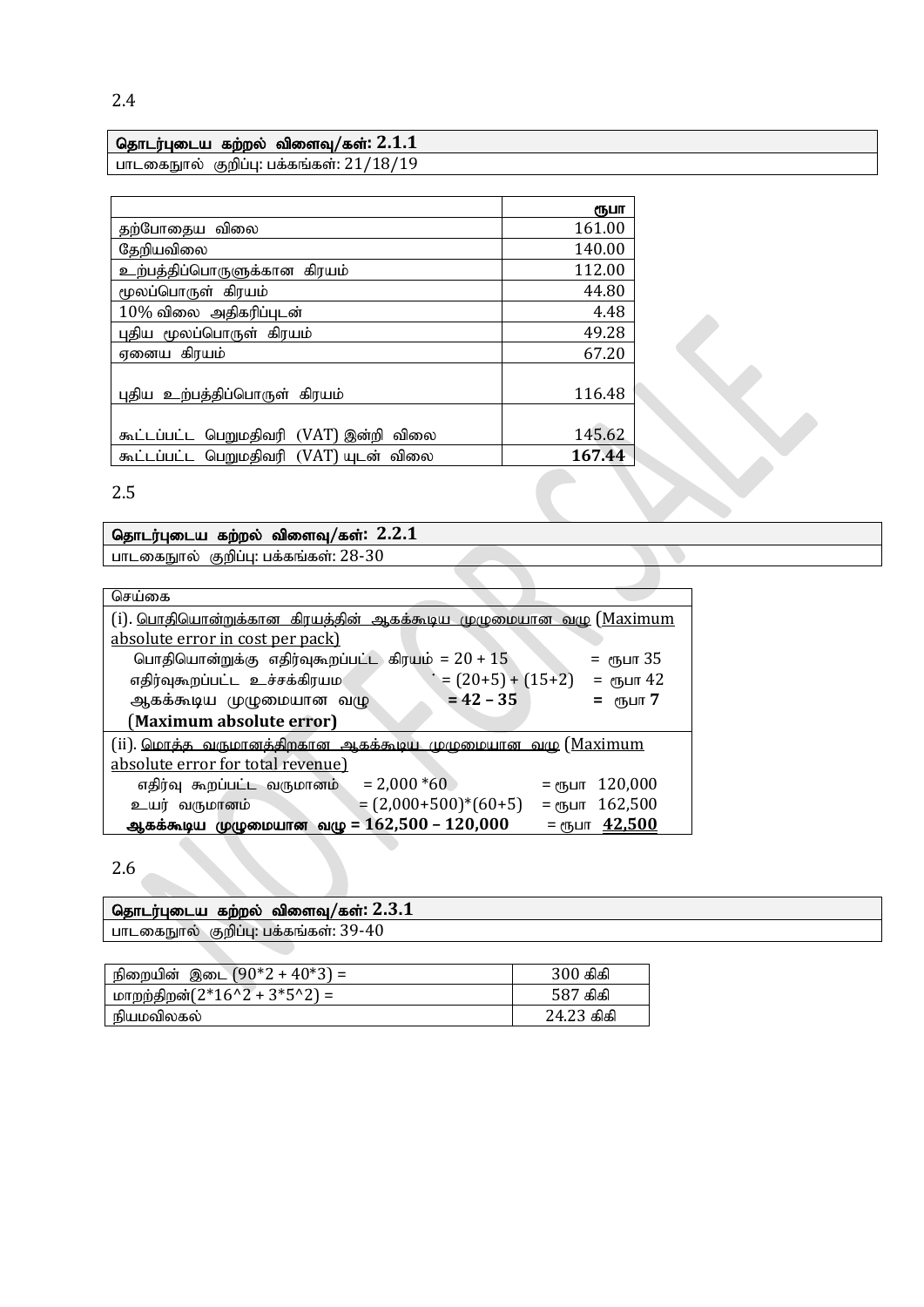#### தொடர்புடைய கற்றல் விளைவு/கள்:  $3.1.3$

பாடகைநூல் குறிப்பு: பக்கங்கள்: Pages: 384/385

| இருப்பில் வேறுபாடு (240,000 – 225,000)                               | 15,000<br>அலகுகள் |                |
|----------------------------------------------------------------------|-------------------|----------------|
|                                                                      |                   |                |
| உற்பத்திக்கிரயம் மாத்திரம் உற்பத்திப்பொருளுக்கு உறிஞ்சப்படும். ஆகவே, |                   |                |
| அலகொன்றுக்கான நிலையான உற்பத்தி மேந்தலைகள்                            |                   |                |
| (mL)                                                                 | 72                |                |
|                                                                      |                   |                |
| 15,000 அலகுகளிற்கான கூடுதல் உள்ளடக்கம்                               | 1,080,000         |                |
|                                                                      |                   |                |
| ஆகவே இத்தொகையினால் உள்ளடக்ககிரயவியல் இலாபம் உயர்வாக                  |                   |                |
| இருக்கும்.                                                           |                   | ரூபா 1,080,000 |
|                                                                      |                   |                |

#### 2.8

#### njhlu;Gila fw;wy; tpisT**/**fs;**: 3.2.2** பாடகைநூல் குறிப்பு: பக்கங்கள்: Page: 389

| செய்கை                                                         | தொகை (ரூபா) |
|----------------------------------------------------------------|-------------|
| பாதீடு செய்யப்பட்ட மொத்த மேந்தலைக்கிரயம் = $(8,000*4)*80$      | 2,560,000   |
| <u>மேந்தலை பகிர்ந்தளித்தல்</u>                                 |             |
| கையாளல் மேந்தலைக்கிரயம் = 2,560,000 $*$ 60%                    | 1,536,000   |
| தைத்தல் மேந்தலைக்கிரயம் = 2,560,000 * $40\%$                   | 1,024,000   |
| <u>கிரய ஓட்டுனர் (cost driver) ஒன்றுக்கான மேந்தலைக்கிரயம்.</u> |             |
| கையாளல் மேந்தலைக்கிரயம் = 1,536,000 / (8,000*2)                | ரூபா 96     |
| நைத்தல் மேந்தலைக்கிரயம் = 1,024,000 / (8,000*4)                | ரூபா 32     |
| செயற்பாட்டை அடிப்படையாகக் கொண்ட கிரயவியல் (ABC) இன் கீழ்       | ரூபா 320    |
| அலகொன்றுக்கான மொத்த மேந்தலைக்கிரயம்<br>$=(2*96)+(4*32)$        |             |

2.9

| $^{\prime}$ தொடர்புடைய கற்றல் விளைவு/கள்: $5.1.2$ |
|---------------------------------------------------|
| ' பாடகைநூல்  குறிப்பு: பக்கங்கள்: 479             |
|                                                   |
| $\sqrt{1}$                                        |

- $(i)$  அளவிடக்கூடிய கிரய அலகுகளை உருவாக்குவது கடினமாக இருக்க முடியும்.
- (ii) சில சேவை நிறுவனங்களில் ஒவ்வொரு கிரய அலகும் வேறுபட்டதாக அல்லது பலவகைப்பட்டதாக இருக்கும்.
- (iii) வெளியீட்டின் தரத்தை கட்டுப்படுத்துவதும் எதிர்வுகூறுவதும் கடினமானது. அத்துடன், பயன்படுத்தப்படுகின்ற மனித வளம் போன்ற வளங்களின் செல்வாக்கு சேவைகளில் பெருமளவாக இருக்கிறது.

2.10

## தொடர்புடைய கற்றல் விளைவு/கள்: 5.2.1

பாடகைநூல் குறிப்பு: பக்கங்கள்: 498-502

|                                                          | ரூபா       |
|----------------------------------------------------------|------------|
| அலகொன்றுக்கான உள்ளடக்க வீதம் $(4,000,000/5,000)$ =       | 800        |
| உள்ளடக்கப்பட்ட நிலையான உற்பத்தி மேந்தலைகள் (4,000*800) = | 3,200,000  |
| குறைவு உள்ளடக்கம்                                        | 1,000,000  |
| உண்மையான நிலையான உற்பத்தி மேந்தலைகள்                     | 4,200,000  |
| பாதீடு செய்யப்பட்ட நிலையான உற்பத்தி மேந்தலைகள்           | 4,000,000  |
| நிலையான உற்பத்தி மேந்தலை செலவு முரண்                     | $-200,000$ |
|                                                          | பாதகம்     |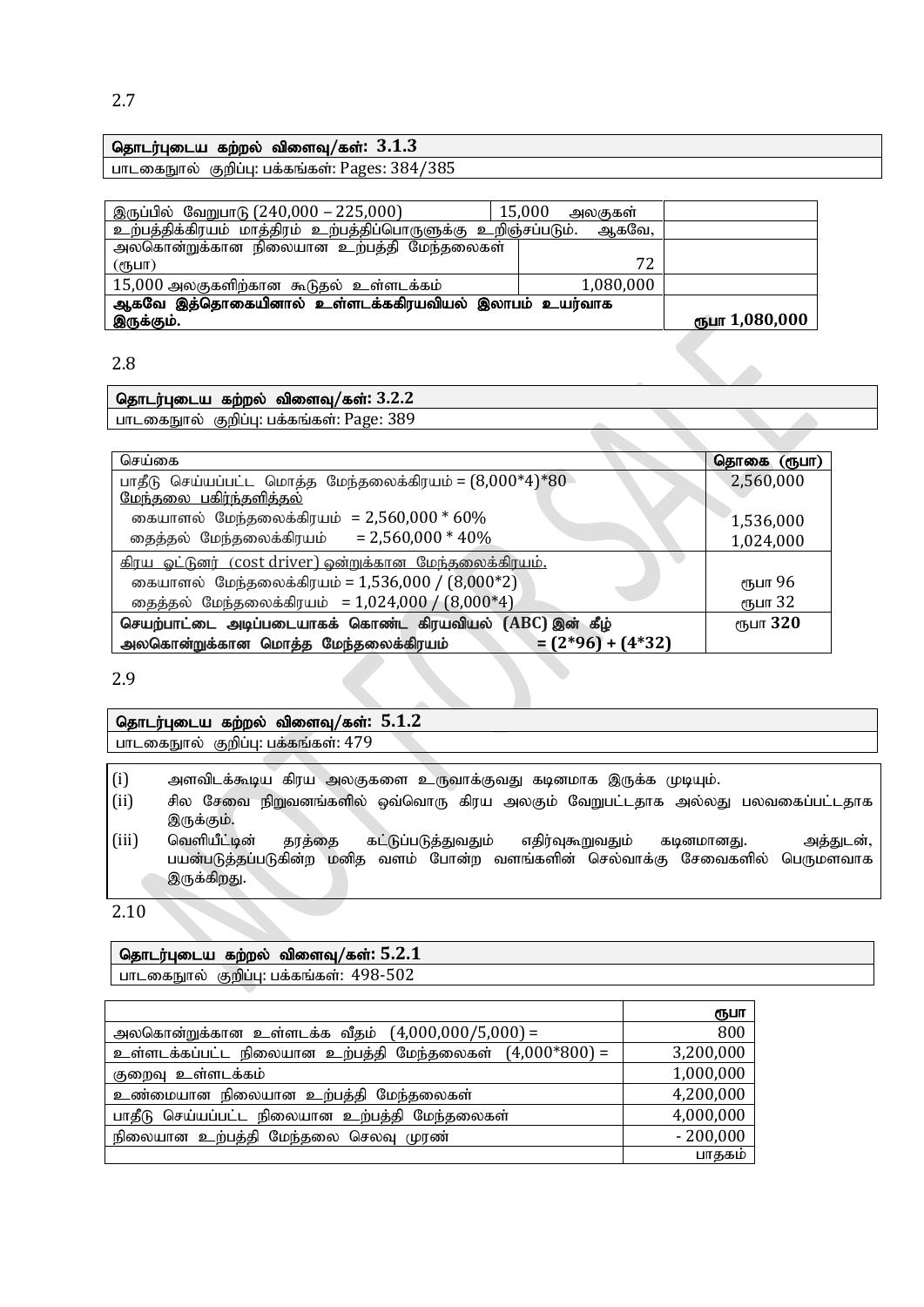#### விடை 03

#### தொடர்புடைய கற்றல் விளைவு/கள்: 1.4.2 பாடகைநூல் குறிப்பு: பக்கங்கள்: 218-223

| (a)  | ஒருமாத காலப்பகுதிக்கு கிரயம் திரட்டப்படுகிறது                                   |                                                                                |          |                  |  |
|------|---------------------------------------------------------------------------------|--------------------------------------------------------------------------------|----------|------------------|--|
|      |                                                                                 |                                                                                |          | <u>ரூபா *000</u> |  |
|      | பாரவ'ர்திகளின் தேய்மானம் (W1)                                                   |                                                                                |          | 2,187.50         |  |
|      |                                                                                 | சாரதிகளின் சம்பளங்கள் $(70,000*11)$                                            |          | 770.00           |  |
|      |                                                                                 | துாய்மையாக்குபவர்கள் / உதவியாளர்களின் (cleaners/helpers)                       |          |                  |  |
|      |                                                                                 | சம்பளங்கள் (50,000*11)                                                         |          | 550.00           |  |
|      |                                                                                 | அலுவலக உத்தியோகத்தரின் சம்பளங்கள்                                              |          | 150.00           |  |
|      |                                                                                 | வாகனக்கொட்டகை (garage) ஊழியர் சம்பளம்                                          |          | 50.00            |  |
|      |                                                                                 | வருடாந்த உரிமச்சீட்டு மற்றும் காப்புறுதி (240,000/12)                          |          | 20.00            |  |
|      |                                                                                 | சேவை, திருத்தம் மற்றும் பராமரிப்பு $(15*5,000*10)$                             |          | 750.00           |  |
|      |                                                                                 | எரிபொருள் செலவுகள்:                                                            |          |                  |  |
|      | வெறும் பாரவ'ர்தி (2,500 கிமீ *110*110%/5)* 10                                   |                                                                                |          | 605.00           |  |
|      | சுமையேற்றும் பாரவ'ர்தி(2,500 கிமீ *110*110%/3.25)* 10                           |                                                                                | 930.80   |                  |  |
|      | மாதமொன்றுக்கான மொத்த செயற்பாட்டுக்கிரயம்                                        |                                                                                | 6,013.30 |                  |  |
|      | இலாப எல்லை (30%)                                                                |                                                                                | 1,803.99 |                  |  |
|      |                                                                                 | மொத்த வாடகைக் கட்டணம்                                                          |          | 7,817.29         |  |
|      |                                                                                 | பயனுறுதிமிக்க துாரம் (5,000 கிமீ * $10*50\%$ )                                 |          | $25,000$ கி.மீ   |  |
| (i)  | கட்டணம்                                                                         | கி.மீ ஒன்றுக்கான பயனுறுதிமிக்க போக்குவரத்துக்                                  | ரூபா     | 312.69           |  |
|      |                                                                                 |                                                                                |          |                  |  |
|      |                                                                                 | $W1 = ($ ரூபா 15 மில்லியன் $* 70\% / 4$ வருடங்கள் / 12                         |          |                  |  |
|      |                                                                                 | மாதங்கள்) =                                                                    | 218.75   |                  |  |
|      |                                                                                 | 10 பாரவ் ரதிகளுக்கு $(218.75*10)$                                              | 2,187.5  |                  |  |
| (ii) | சுமையேற்றப்பட்ட பாரவ'ர்திகளினால் கொண்டு<br>செல்லப்பட்ட நிறை (கனசதுர மீற்றர்கள்) |                                                                                | 5.00     |                  |  |
|      |                                                                                 | கிமீ ஒன்றுக்கான பயனுறுதிமிக்க போக்குவரத்துக்<br>கட்டணம் (ரூபா) (மேலேயுள்ளவாறு) |          | 312.69           |  |
|      | கிலோமீற்றர் ஒன்றுக்கான கனசதுரமீற்றர்ஒன்றுக்கு                                   |                                                                                |          |                  |  |
|      |                                                                                 | (ரூபா) (5 இனால் வகுத்தல்)                                                      |          | 62.54            |  |

(b) பாரவ'ர்திகள் முழுமையாக சுமையேற்றும்போது மேற்பார்வை செய்வதற்கும், போக்குவரத்துக்கட்டணங்களை கட்டுப்படுத்துவதற்கும் கிலோமீற்றர் ஒன்றக்கான போக்குவரத்துக்கட்டணம் எனும் கிரய அலகை உபயோகிப்பதிலும் பார்க்க கிலோமீற்றர் ஒன்றக்கான கனசதுர மீற்றர் ஒன்றுக்கு என்பது உபயோகமான ஒரு கிரய அலதாக இருக்கும். எனினும், பாரவ'ர்திகள் முழுமையாக சுமையேற்றாதவிடத்து கலப்புக்கிரய அலகை உபயோகிப்பதற்குப் பதிலாக பிரயாணம் செய்யப்பட்ட துாரத்தை அடிப்படையாகக் கொண்ட கிலோமீற்றர் ஒன்றுக்கான போக்குவரத்துக்கட்டணத்தை உபயோகிப்பது மிகவும் பொருத்தமானதாக இருக்கும்.

 $($ மொத்தம்: 10 புள்ளிகள்)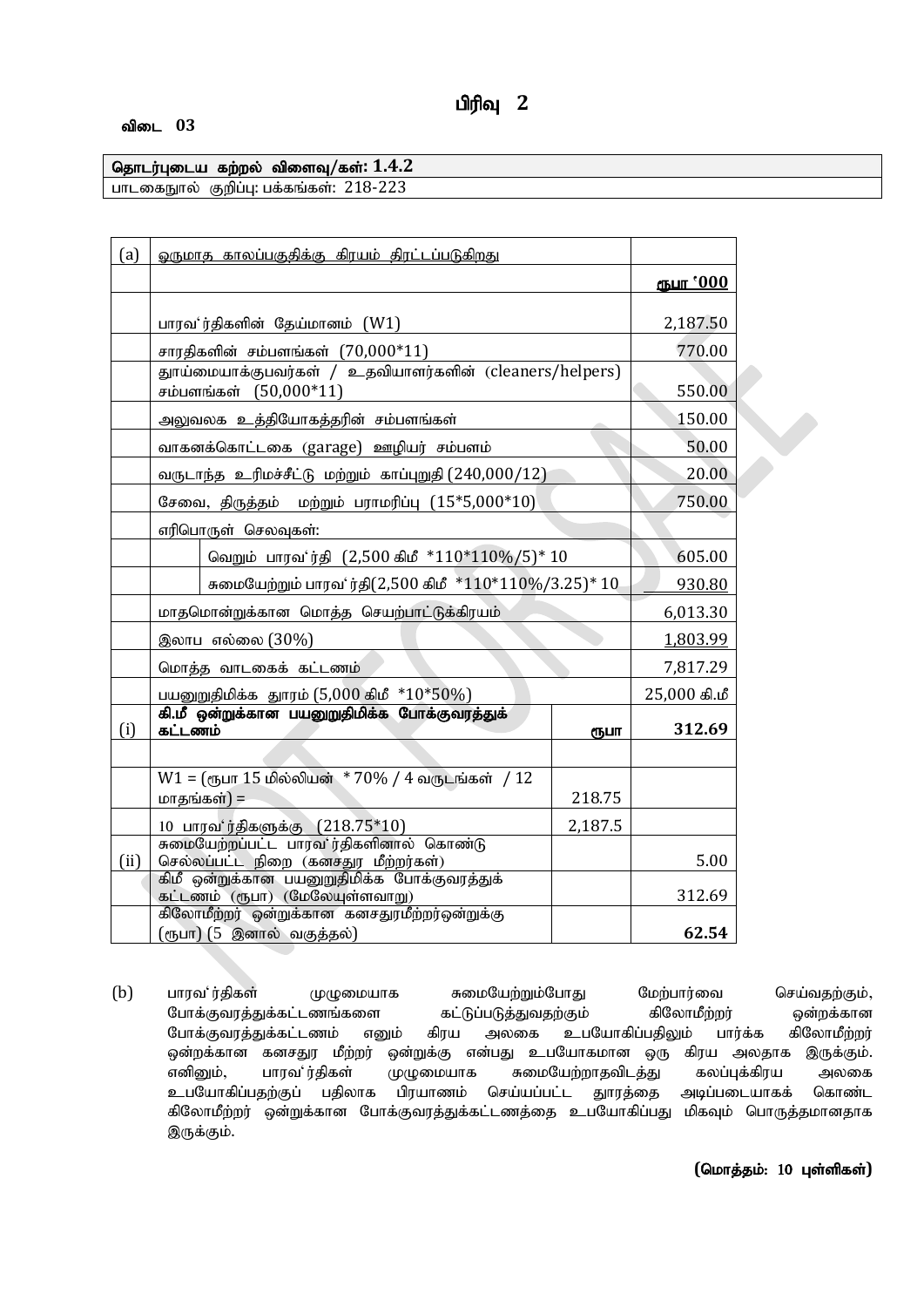| தொடர்புடைய கற்றல் விளைவு/கள்: $2.4.2/2.5.1$                                                  |
|----------------------------------------------------------------------------------------------|
| பாடகைநூல் குறிப்பு: பக்கங்கள்: 323-326/292/329                                               |
| $\left[ a\right]$                                                                            |
| செய்கை                                                                                       |
| <u>இலாபநட்டமற்ற தொகை  </u><br><u>(ҦШТ</u>                                                    |
| 400<br>பொருளொன்றிற்கான விற்பனை விலை                                                          |
| பொருளொன்றிற்கான எதிர்பார்க்கப்பட்ட மாறும் கிரயம்                                             |
| $(250*50\%) + (300*30\%) + (350*20\%)$<br>(285)                                              |
| 115<br>பொருளொன்றிற்கான பங்களிப்பு                                                            |
| இலாபநட்டமற்ற  தொகை = நிலையான  கிரயம்/ அலகொன்றிற்கான  பங்களிப்பு                              |
| $= 667,000 / 115$<br>$= 5,800$ பொருள்கள்                                                     |
| எதிர்பார்க்கப்பட்ட விற்பனைக்கேள்வி.                                                          |
| $\mu$ = 7,240 $\mu$ m = (5,000*30%)+(5,800*30%)+(10,000*40%) = 7,240 $\mu$ m = 6.000 = 7,240 |
| கண்டி = $(5,000*20\%)$ + $(5,800*55\%)$ + $(10,000*25\%)$<br>= $6,690$ பொருள்கள்             |
| கம்பஹா மாவட்டம் உயர்வான கேள்வியை அளிப்பதனால் தெரிவு செய்யப்பட வேண்டும்.                      |
| <u>மாதமொன்றுக்கு எதிர்பார்க்கப்பட்ட மொத்த இலாபம்.</u>                                        |
| ரூபா                                                                                         |
| $= 7,240*115$<br>832,600<br>எதிர்பார்க்கப்பட்ட பங்களிப்பு                                    |
| (667,000)<br>நிலையான கிரயம்                                                                  |
| 165,600<br>மாதமொன்றுக்கு எதிர்பார்க்கப்பட்ட மொத்த இலாபம் <u>ரூபா</u>                         |

(b).

செய்கை ,ilapd; epaktO = 50 / 400 = **2.5** kPw;wu;fs ;  $95\%$  நம்பிக்கை மட்டத்தில் தூரம்  $= 200 - (1.96 * 2.5) - 200 + (1.96 * 2.5)$  $= 195.10$  மீற்றர்கள் – 204.90 மீற்றர்கள்

 $($ மொத்தம் : 10 புள்ளிகள்)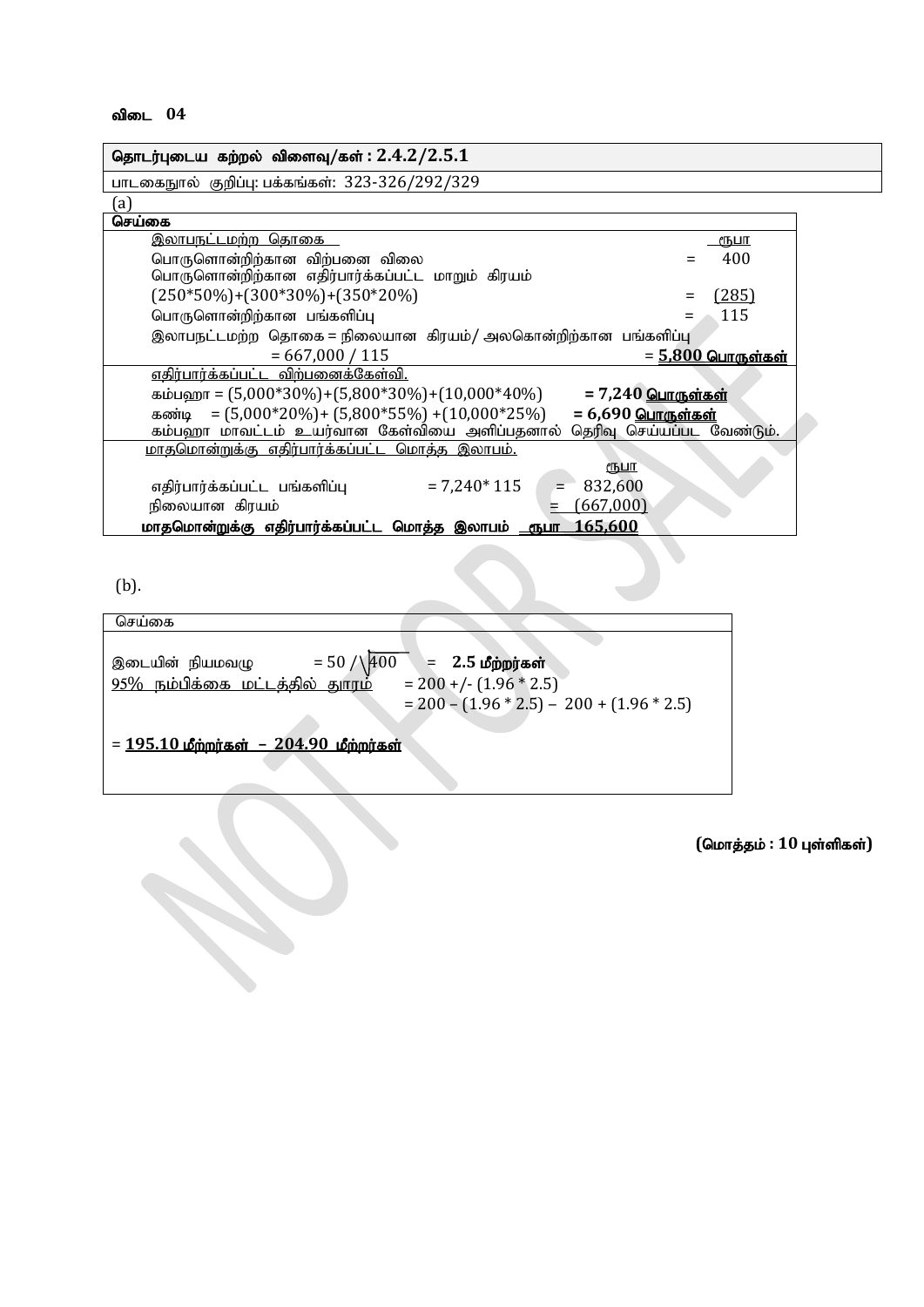### njhlu;Gila fw;wy; tpisT**/**fs;**: 4.2.3**

பாடகைநூல் குறிப்பு: பக்கங்கள்: 445-449/450-455/456-460

| $\mathsf{a}$ )                                           |             |              |             |  |
|----------------------------------------------------------|-------------|--------------|-------------|--|
| செய்கை                                                   | பெறுமதி     | கழிவுக்காரணி | பெறுமதி     |  |
|                                                          | (ரூபா)      | 12\%         | (ரூபா)      |  |
| தேறிய இற்றைப்பெறுமதி                                     |             |              |             |  |
| இயந்திரக்கிரயம் (4,600,000 – 1,000,000)                  | (3,600,000) | $\theta$     | (3,600,000) |  |
| இயந்திரவிற்பனை (3,600,000*10%)                           | 360,000     | 0.322        | 115,920     |  |
| வருடாந்த தேறியகாசோட்டம்                                  |             |              |             |  |
| 1,500,000<br>வருமானத்தில் அதிகரிப்பு                     |             |              |             |  |
| (600,000)<br>செலவுகளில் அதிகரிப்பு                       |             |              |             |  |
| (100,000)<br>வருமான இழப்பு                               | 800,000     | 5.65         | 4,520,000   |  |
| முதலீட்டின் தேறிய இற்றைப்பெறுமதி                         |             |              | 1,035,920   |  |
|                                                          |             |              |             |  |
|                                                          |             |              |             |  |
| <u>உள்ளக திரும்பல் வீதம் (IRR)</u>                       |             |              |             |  |
|                                                          |             |              |             |  |
| $IRR = a\% + [(NPVA / (NPVA+NPVB))*(b-a)\%]$             |             |              |             |  |
| $= 12\% + [(1,035,920/(1,035,920+188,080)*(20\% -12\%)]$ |             |              |             |  |
| $= 12\% + 0.84633987 * 8\%$                              |             |              |             |  |
| $= 18.77\%$                                              |             |              |             |  |
|                                                          |             |              |             |  |

(b)

| செய்கை                                             | ரூபா                |
|----------------------------------------------------|---------------------|
| <u>கடனுக்கான மாதாந்த மீள்கொடுப்பனவு</u>            |                     |
| $A = SRn * (R-1)$                                  |                     |
| $(Rn - 1)$                                         |                     |
| $R = 1 + (0.12/12) = 1.01$                         |                     |
| $A = 3,600,000 * (1.01)$ <sup>120</sup> * (1.01-1) |                     |
| $1.01120 - 1$                                      |                     |
| $A = 118,814/2.30039$                              |                     |
| மாதாந்த மீள்கொடுப்பனவு                             | <u>ளுபா 51, 650</u> |
|                                                    |                     |

**மாறாக,** 

 $S_n = A(R^{n-1})$  $R-1$  $S_n = 3,600,000 * 1.01^{120}$  $S_n = 11,881,392.82$  $S_n = A(R<sup>n</sup>-1)$  $R-1$  $11,881,392.82 = A(1.01^{120} - 1)$  $1.01 - 1$ 11,881,392.82 = 2.30038A 0.01  **A = 51,650**

 $(c)$  முதலீட்டுப்பகுப்பாய்வில் தேறிய இற்றைப்பெறுமதி (NPV) முறையை உபயோகிப்பதன் அனுகூலங்கள்

- வருமானம் மற்றும் செலவு விடயங்கள் யாவற்றுக்கும் இற்றைப் பெறுமதியைக் கணிப்பிடுகிறது.
- $\bullet$  காலப்பெறுமதியைக் கவனத்தில் கொள்கிறது.
- $\bullet$  முதலீட்டளாருக்காக உருவாக்கப்பட்ட மொத்த பணப்பெறுமதியை மதிப்பிடுகிறது.

 $(10 \text{ L}$ ள்ளிகள்)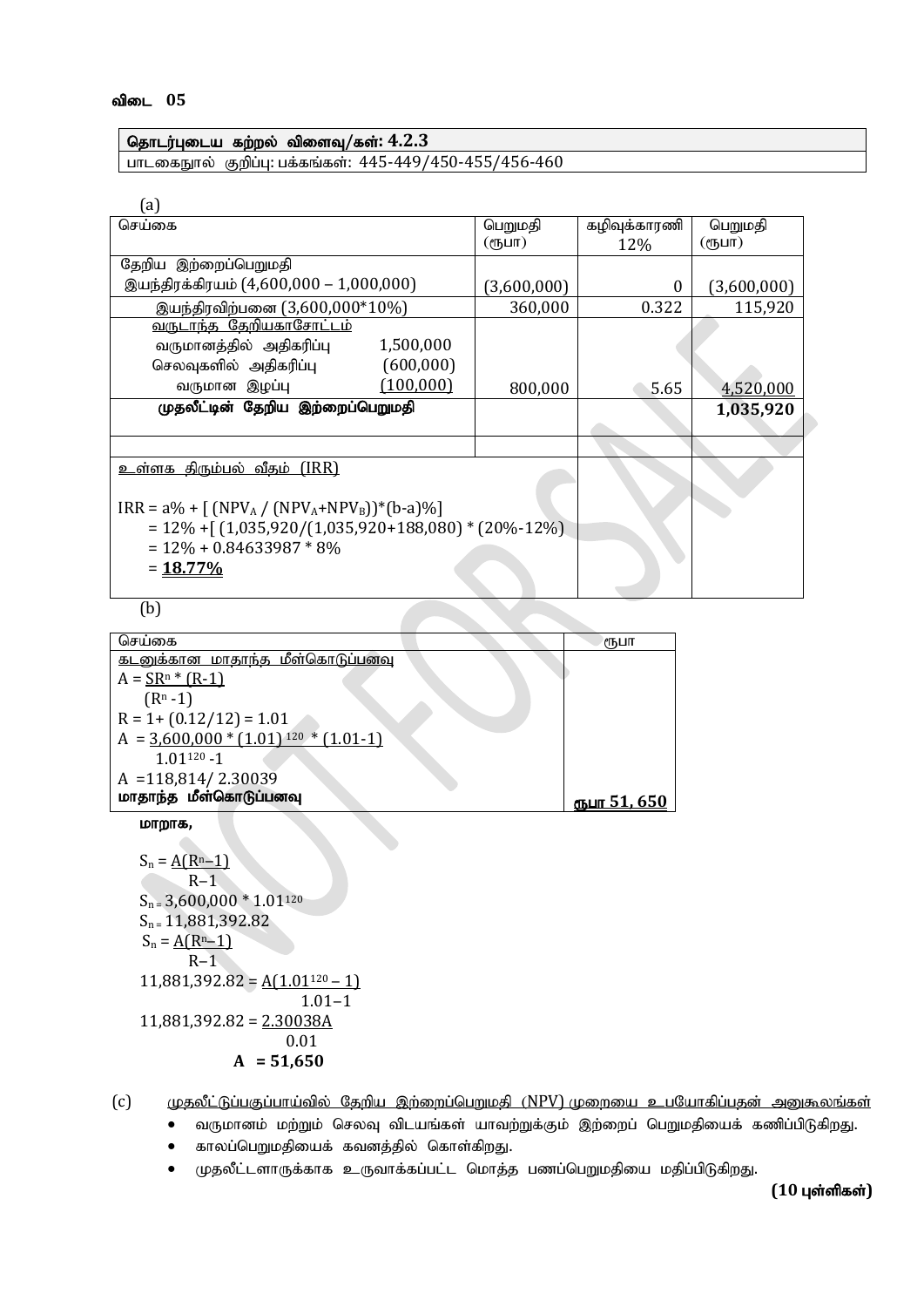| தொடர்புடைய கற்றல் விளைவு/கள்: $6.2.1\,$                                                                                                                      |  |  |  |  |
|--------------------------------------------------------------------------------------------------------------------------------------------------------------|--|--|--|--|
| பாடகைநூல் குறிப்பு: பக்கங்கள்: 568-571/575                                                                                                                   |  |  |  |  |
|                                                                                                                                                              |  |  |  |  |
| செய்கை                                                                                                                                                       |  |  |  |  |
| (a)                                                                                                                                                          |  |  |  |  |
| <u>இலாபத்தை உச்சப்படுத்தும் விலையும் தொகையும்.</u>                                                                                                           |  |  |  |  |
| வருமானத்தொழிற்பாடு = விலை * தொகை<br>$=(5,000 - 4.5X)*X$                                                                                                      |  |  |  |  |
| $= 5.000X - 4.5X^2$                                                                                                                                          |  |  |  |  |
| MC = MR ஆக இருக்கும்போது இலாபம் உச்சப்படுத்தப்படுகிறது                                                                                                       |  |  |  |  |
| எல்லை வருமானம் = வருமானத்தொழிற்பாட்டின் 1வது வகையீடு                                                                                                         |  |  |  |  |
| $= 5000 - 9X$                                                                                                                                                |  |  |  |  |
| எல்லைக்கிரயம்<br>= மாறும்கிரயத்தொழிற்பாட்டின் 1வது வகையீடு                                                                                                   |  |  |  |  |
| $= 2,000 + 1X$                                                                                                                                               |  |  |  |  |
|                                                                                                                                                              |  |  |  |  |
| $5,000 - 9X = 2,000 + 1X$                                                                                                                                    |  |  |  |  |
| $-10X = -3,000$                                                                                                                                              |  |  |  |  |
| <u>X = <math>300</math> அலகுகள், இலாபத்தை உச்சப்படுத்தும் மாணவர்களின்</u>                                                                                    |  |  |  |  |
| <u>எண்ணிக்கை.</u>                                                                                                                                            |  |  |  |  |
| உத்தம விற்பனை விலை, $P = 5,000 - 4.5X$                                                                                                                       |  |  |  |  |
| $P = 5,000 - 4.5 * 300$                                                                                                                                      |  |  |  |  |
| $P = 5,000 - 1,350$                                                                                                                                          |  |  |  |  |
| $P = q_{\text{B}}$ ur 3,650                                                                                                                                  |  |  |  |  |
|                                                                                                                                                              |  |  |  |  |
| (b) <u>இலாபத்தை உச்சப்படுத்தும் மட்டத்தில் மொத்த இலாபம்</u>                                                                                                  |  |  |  |  |
|                                                                                                                                                              |  |  |  |  |
| வருமானம் = $3,650 * 300$<br>= спушт $1,095,000$                                                                                                              |  |  |  |  |
| மொத்தக்கிரயம் = 300,000 + (2,000*300) + 0.5 (300) <sup>2</sup> = <u>(ரூபா. 945,000)</u>                                                                      |  |  |  |  |
| 150.000<br>உச்ச மொத்த இலாபம்<br>ளுபா                                                                                                                         |  |  |  |  |
| (C) இலாபகரத்தன்மையின் தேறிய மாற்றம்                                                                                                                          |  |  |  |  |
| தற்போதைய தொகை, 4,550 = 5,000 - 4.5X                                                                                                                          |  |  |  |  |
| $4.5 X = 450$                                                                                                                                                |  |  |  |  |
| $X = 100$ மாணவர்கள்<br>மொத்த வருமானம் = 4,550 *100<br>= $\epsilon$ пушт 455,000                                                                              |  |  |  |  |
| $=$ 300,000 + (2,000 * 100) + 0.5(100)2<br>= $(\text{b} = 505,000)$<br>மொத்தக்கிரயம்                                                                         |  |  |  |  |
| $=$ (сҧшт 50,000)<br>மாதாந்த மொத்த நட்டம்                                                                                                                    |  |  |  |  |
|                                                                                                                                                              |  |  |  |  |
| உச்ச மட்டத்தில் இலாபத்தின் மாற்றம் = 150,000 – (50,000) = ரூபா 200,000                                                                                       |  |  |  |  |
|                                                                                                                                                              |  |  |  |  |
| தற்போதைய<br>பயிற்சிநெறிக்கட்டணம்<br>மாணவரொருவருக்கான<br>உத்தம<br>விலையல்ல.                                                                                   |  |  |  |  |
| எனவே, குறிப்பிட்ட பயிற்சிநெறி ஒரு தேறிய நட்ட நிலைமையை உருவாக்குகின்றது.                                                                                      |  |  |  |  |
| எனினும், இலாபத்தை உச்சப்படுத்தும் விலை மற்றும் தொகையில், குறிப்பிட்ட பயிற்சிநெறி                                                                             |  |  |  |  |
| ரூபா $150,000$ தேறிய இலாபத்தை உழைத்துக்கொண்டிருக்கிறது.<br>இது தற்போதைய                                                                                      |  |  |  |  |
| இலாபகரத்தன்மையில் ஒரு ரூபா 200,000 அதிகரிப்பைக் காட்டுகிறது.<br>முகாமை இந்த<br>பயிற்சிநெறியை தொடர வேண்டும் அத்துடன், பயிற்சிநெறிக்கட்டணம் மீளாய்வு செய்யப்பட |  |  |  |  |
| வேண்டும்.                                                                                                                                                    |  |  |  |  |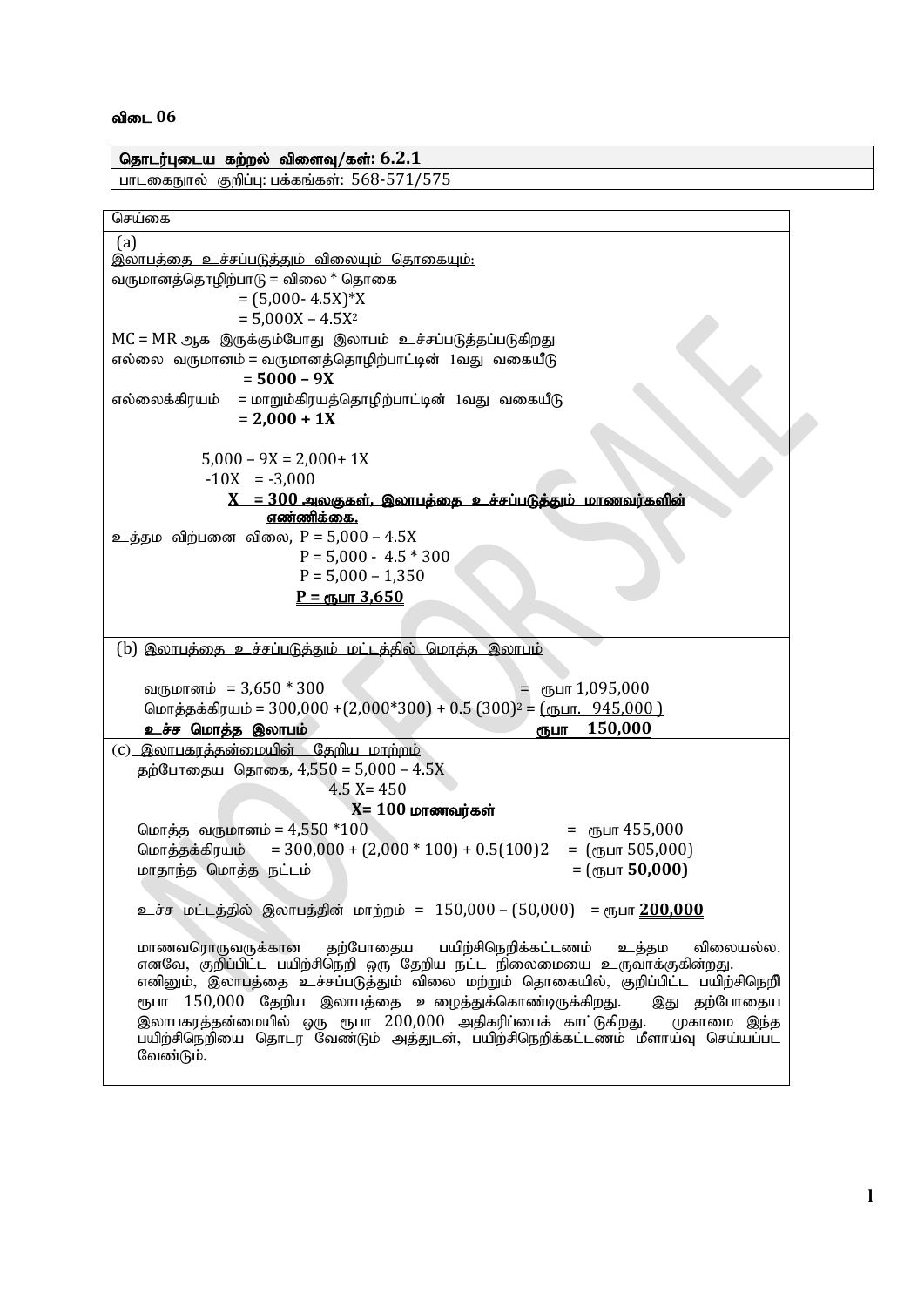#### $(d)$  e உத்தம விலையிடல் நடைமுறைகளை பிாயோகிக்கையில் வரையறைகள்

.

- $(i)$  பயிற்சிநெறியின் கேள்வி வளையி (அல்லது எல்லை வருமானம்) மற்றும் மொத்தக்கிரயங்கள் (அல்லது எல்லைக்கிரயங்கள்) நிச்சயமானதாக அடையாளம் காணப்படாதிருக்கலாம்.
- $(i)$  இங்கு நிறுவனமானது பயிற்சிநெறிக்கு மாணவர்களை சேர்த்துக்கொள்வதில் எவ்வித .<br>வரையறையையும் கொண்டிருக்கவில்லை என எடுகோள் கொள்கிறது. எனினும்,  $E$ நடைமுறையில், கேள்விக்கும் நிரம்பலுக்கும் இடையிலான சமநிலைப்புள்ளி அடையப்படாதிருக்கலாம்.
- $(iii)$  பயிற்சிநெறிக்கட்டணத்திலான அதிகரிப்பு / குறைவுக்கு ஏனைய பயிற்சி நிறுவனங்கள் கூட பிரதிபலிப்பு செய்யலாம். இத்தகைய நிலைமைகளில், கேள்வித்தொகை எதிர்பார்க்கப்பட்டவாறு (நெகிழ்ச்சியற்ற கேள்வி) மாற்றமுறாதிருக்கும்.
- $(iv)$  பயிற்சிநெறிக்கான கேள்வியானது விலையிலும் பார்க்க வேறுபல காரணங்களினாலும் மாற்றமடையலாம். எனவே, கேள்வி மீதான விலைமாற்றத்தின் தாக்கத்தை வேறுபடுத்துவது கடினமாக இருக்கிறது.

 $($ மொத்தம்: 10 புள்ளிகள்)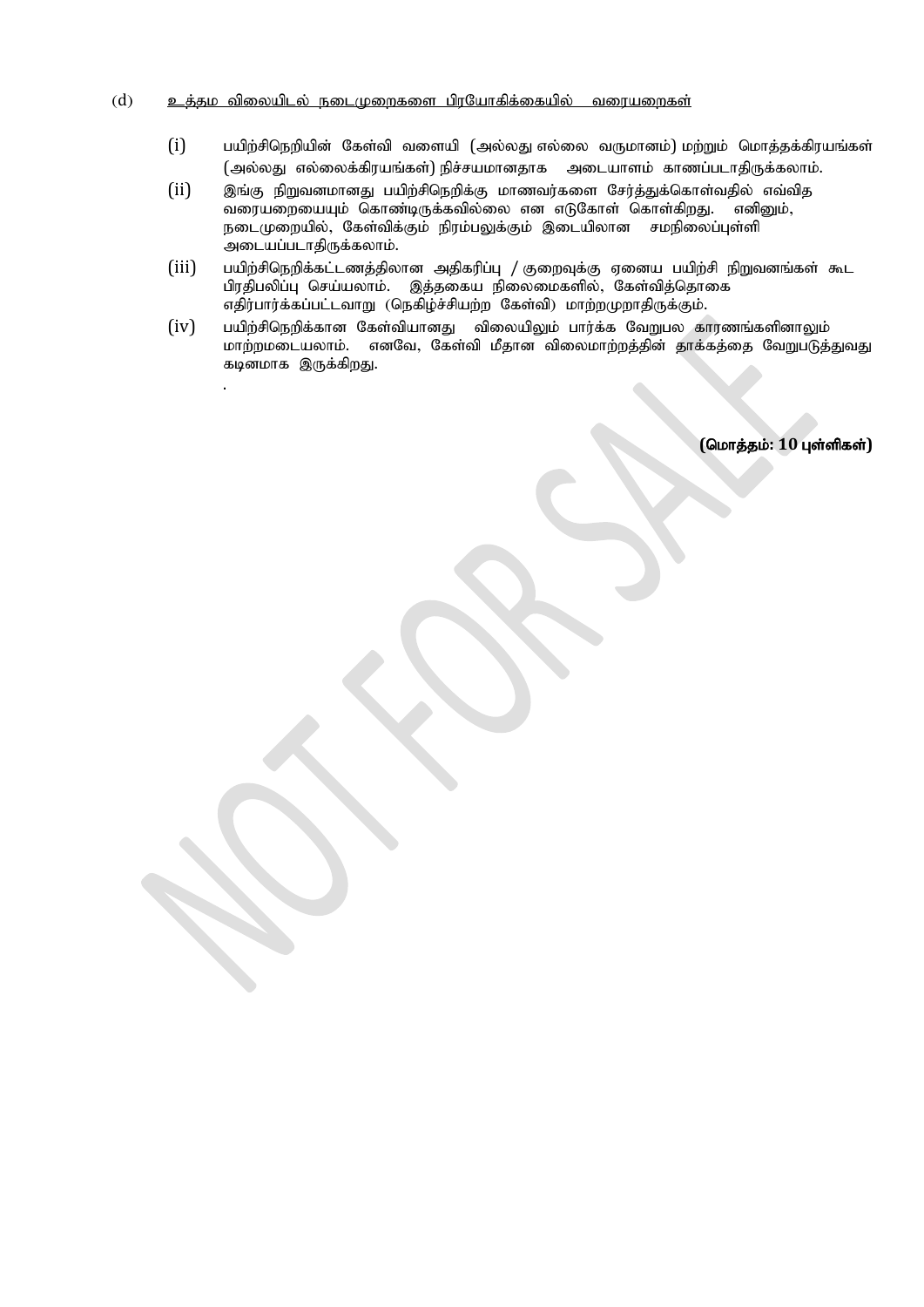# பிரிவு 3

#### tpil **07**

#### njhlu;Gila fw;wy; tpisT**/**fs;**: : 7.2.2/7.3.1/7.4.1** பாடகைநூல் குறிப்பு: பக்கங்கள்: 591-595/596/609-616/650-651

(a)

| உற்பத்திப்பாதீடு (சோடிகளின் எண்ணிக்கையில்) |                |           |                 |
|--------------------------------------------|----------------|-----------|-----------------|
|                                            | <u> ஆகஸ்ட்</u> | செபாம்பர் | <u> செரோபர்</u> |
| விற்பனைகள்                                 | 5,500          | 5,900     | 6,200           |
| கூட்டு : இறுதிஇருப்பு                      | 2,950          | 3,100     | 3,200           |
| கழி: ஆரம்ப இருப்பு                         | (2.750)        | (2,950)   | (3,100)         |
| <u>உற்பத்</u> தி சோடிகளில்                 | 5,700          | 6,050     | 6,300           |

|      | மூலப்பொருள் கொள்வனவுப்பாதீடு                           |               |                   |                 |
|------|--------------------------------------------------------|---------------|-------------------|-----------------|
| (ii) | <u>(பெறுமதியில்)</u>                                   |               |                   |                 |
|      |                                                        | <u>ஆகஸ்ட்</u> | <u>செப்ரம்பர்</u> | <u>ஓக்ரோபர்</u> |
|      | (உற்பத்தி அலகுகள் என்ற ரீதியில்)                       |               |                   |                 |
|      | உற்பத்தி                                               | 5,700         | 6,050             | 6,300           |
|      | <u>கூட்டு : இறுதிஇருப்பு</u>                           | 2,420         | 2,520             | 2,580           |
|      | கழி: ஆரம்ப இருப்பு                                     | (2,280)       | (2, 420)          | (2,520)         |
|      | மூலப்பொருள் கொள்வனவுகள்                                | 5,840         | 6,150             | 6,360           |
|      | மூலப்பொருள் கொள்வனவுகள் (ரூபா                          |               |                   |                 |
|      | மில்லியன்)                                             | 11.68         | 12.30             | 12.72           |
|      | <u>இறுதிஇருப்புக் கணிப்பீடு</u><br><u>நவம்பருக்கான</u> |               |                   |                 |
|      |                                                        |               | நவம்பர்           | டிசம்பர்        |
|      | விற்பனைகள்                                             |               | 6,400             | 6,500.00        |
|      | கூட்டு : இறுதிஇருப்பு                                  |               | 3,250             |                 |
|      | கழி: ஆரம்ப இருப்பு                                     |               | (3,200)           |                 |
|      | உற்பத்தி                                               |               | 6,450             |                 |

(b)

 $Y = a + bX$ 

$$
\mathbf{b} = \frac{N\sum XY - (\sum X)(\sum Y)}{N\sum X^2 - (\sum X)^2} \qquad \mathbf{a} = \frac{\sum Y \cdot \mathbf{b}\sum X}{N}
$$

b இற்கு தரததல<u>,</u>

 $b = 6 *92,080 - 22,000 *25$  $6 * 81.08 - (22,000)^2$  $b = 552,480$  மில்லியன் – 550,000 மில்லியன  $486.48$  மில்லியன் –  $484$  மில்லியன  $b = 2,480$  மில்லியன் 2.48 <u>மில்லியன்</u>  $b = 1,000$ சூத்திதரத்தில்  $b = 1,000$  ஐ பிரயோகித்தல்  $a = 25$  million  $-1,000 * 22,000$  6 6  $a = 4.166667$  மில்லியன்-  $3.666667$  மில்லியன்  $a = 500,000$ மொத்த உற்பத்தி மேந்தலைக்கிரயம்  $(Y) = a + bX$  $Y = 500,000 + 1,000X$ உற்பத்திதொகைகளை  $X$  பிரதிநிதித்துவப்படுத்துமிடத்து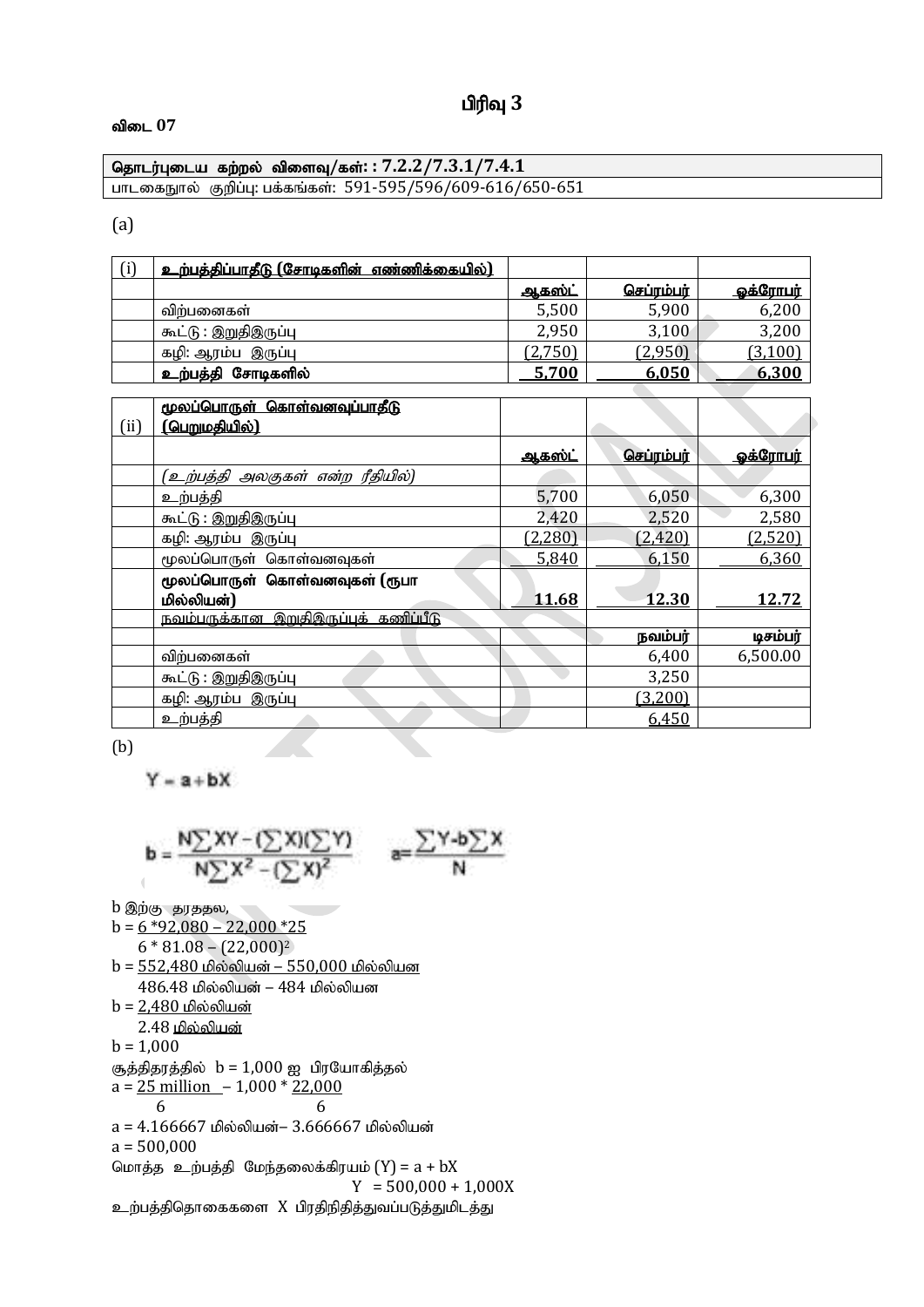(c)

|                                                 | <u>ஆகஸ்ட்</u> | செப்ாம்பர் | <u>கெ்ரோபர்</u> |
|-------------------------------------------------|---------------|------------|-----------------|
| உற்பத்தி (சோடிகளின் எண்ணிக்கையில்)              | 5,700         | 6,050      | 6,300           |
| நிலையான கிரயம் (ரூபா மில்லியன்)                 | 0.50          | 0.50       | 0.50            |
| மாறும் கிரயம் (ரூபா மில்லியன)                   | 5.70          | 6.05       | <u>6.30</u>     |
| மொத்த உற்பத்தி மேந்தலைக்கிரயம் (ரூபா மில்லியன்) | 6.200         | 6.550      | 6.80            |

(d)

| 2019 செப்ரம்பர் மாதத்திற்கான காசுப்பாதீடு             |           |
|-------------------------------------------------------|-----------|
| <u>பெறுவனவுகள்</u>                                    | ரூபா '000 |
| <u>காசு விற்பனைகள் (செப்ரம்பர் = 5,900*5,200*40%)</u> | 12,272.00 |
| கடன்பட்டோரிடமிருந்து (5,500*5,000*60%*95%)            | 15,675.00 |
| மொத்த பெறுவனவுகள்                                     | 27,947.00 |
| <u>கொடுப்பனவுகள்</u>                                  |           |
| மூலப்பொருள் கொள்வனவுகள் - காசு $(12.30*50%)$          | 6,150.00  |
| மூலப்பொருள் கொள்வனவுகள் - கடன்கொடுத்தோர்              |           |
| $(11.68*50\%)$                                        | 5,840.00  |
| நேர்க்கூலி (6,050 * 500)                              | 3,025.00  |
| மாறும் உற்பத்தி மேந்தலைக்கிரயம்                       | 6,050.00  |
| நிலையான உற்பத்தி மேந்தலைக்கிரயம்                      | 500.00    |
| மொத்தம்                                               | 21,565.00 |
| தேறிய காசோட்டம்                                       | 6,382     |

(e)

| ஆகஸ்ட் மாதத்திற்கான பாதீட்டுக்கட்டுப்பாட்டுக்கூற்று<br>2019 |                    |            |            |
|-------------------------------------------------------------|--------------------|------------|------------|
|                                                             |                    |            |            |
|                                                             | நெகிழும்<br>பாதீடு | உண்மை      | முரண்      |
| பாதீடு செய்யப்பட்ட உற்பத்தி<br>(சோடிகள்)                    | 5,500              | 5,500      |            |
| மூலப்பொருள் (ரூபா)                                          | 11,000,000         | 11,550,000 | (550,000)  |
| நேர்க்கூலி ((ரூபா)                                          | 2,750,000          | 2,475,000  | 275,000    |
| மாறும் உற்பத்தி மேந்தலைக்கிரயம் (ரூபா)                      | 5,500,000          | 5,555,000  | (55,000)   |
| நிலையான உற்பத்தி மேந்தலைக்கிரயம்                            |                    |            |            |
| (ரூபா)                                                      | 500,000            | 600,000    | (100, 000) |

 $($ மொத்தம்: 20 புள்ளிகள்)